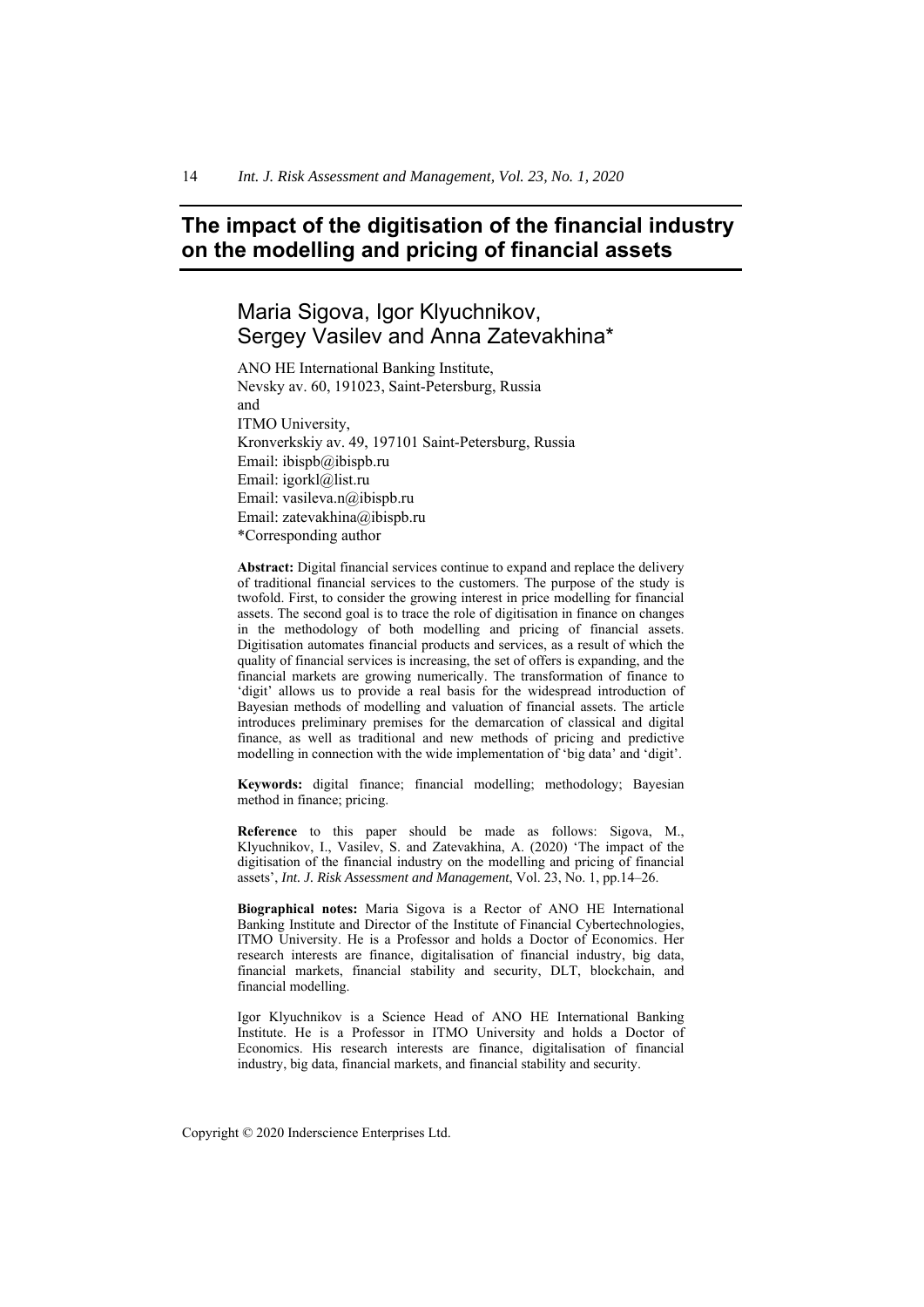Sergey Vasilev is the Advisor of the Rector of ANO HE International Banking Institute. He is a Professor and holds a Doctor of Economics. His research interests are banking system and finance, big data in finance, international and Russian banking system.

Anna Zatevakhina is the Vice Rector for Finance and Education of ANO HE International Banking Institute and Deputy Director of Institute of Financial Cybertechnologies, ITMO University. She is an Associate Professor and holds a PhD in Economics. Her research interests are finance, digitalisation of financial industry, big data, financial markets, and financial management.

This paper is a revised and expanded version of a paper entitled 'The impact of the digitization of the financial industry on the modeling and pricing of financial assets' presented at Digital Transformation & Global Society (DTGS '18) Conference, St. Petersburg, RU, 30 May to 1 June 2018.

#### **1 Introduction**

The concept of 'digitisation finance' can be considered and defined in different ways. However, all can be combined around digital processing and digital organisation of money flow and related changes in the economy and the whole society. Often the digitisation of the industry is associated with the FinTech revolution (Arner et al., 2016) or penetration of information technology in finance (Sigova and Klyuchnikov, 2016). Undoubtedly, rapid changes in financial technologies have largely become possible due to the digitisation. In turn, the latter plays an important role in the further transformation of finance.

According to McKenzie, in developing markets, about 2 billion people are served by digital banking, over \$ 2 trillion in loans, more than \$ 4 trillion in deposits, and helped governments save up to \$ 110 billion a year. By 2025, in the developing world, digital finance will be responsible for creating \$ 3.7 trillion in GDP (McKinsey Global Institute, 2016). In many cases, access to financial services is seen as an important mechanism for overcoming backwardness and poverty. In this regard, the digitisation of finance is largely responsible for solving this problem.

The key moment of 'digitisation of finance' and its further penetration into society is the transition to new methods of pricing financial assets and on this basis of predictive modelling. Due to the rapid spread of modern technologies for the transfer and processing of money and other liquid assets (mainly securities), there is a desire to divide finance into primary and secondary or digital. The traditional (primary) theory of finance is based on the frequency statistical principle for determining the price of financial assets, while digital finance is more consistent with the Bayesian methods of determining the price. Probabilistic price estimates are not only the result of analysis of historical data, but also take into account current trends and possible directions of development, which implies scenario variants of future prices.

Modern finance, built on telecommunication technologies, on the one hand, formally has a great coherence of actions between communication participants and structural interactions between different parts and forms of financial assets; on the other hand, absolutely opposite processes are observed – disagreement appears and coordination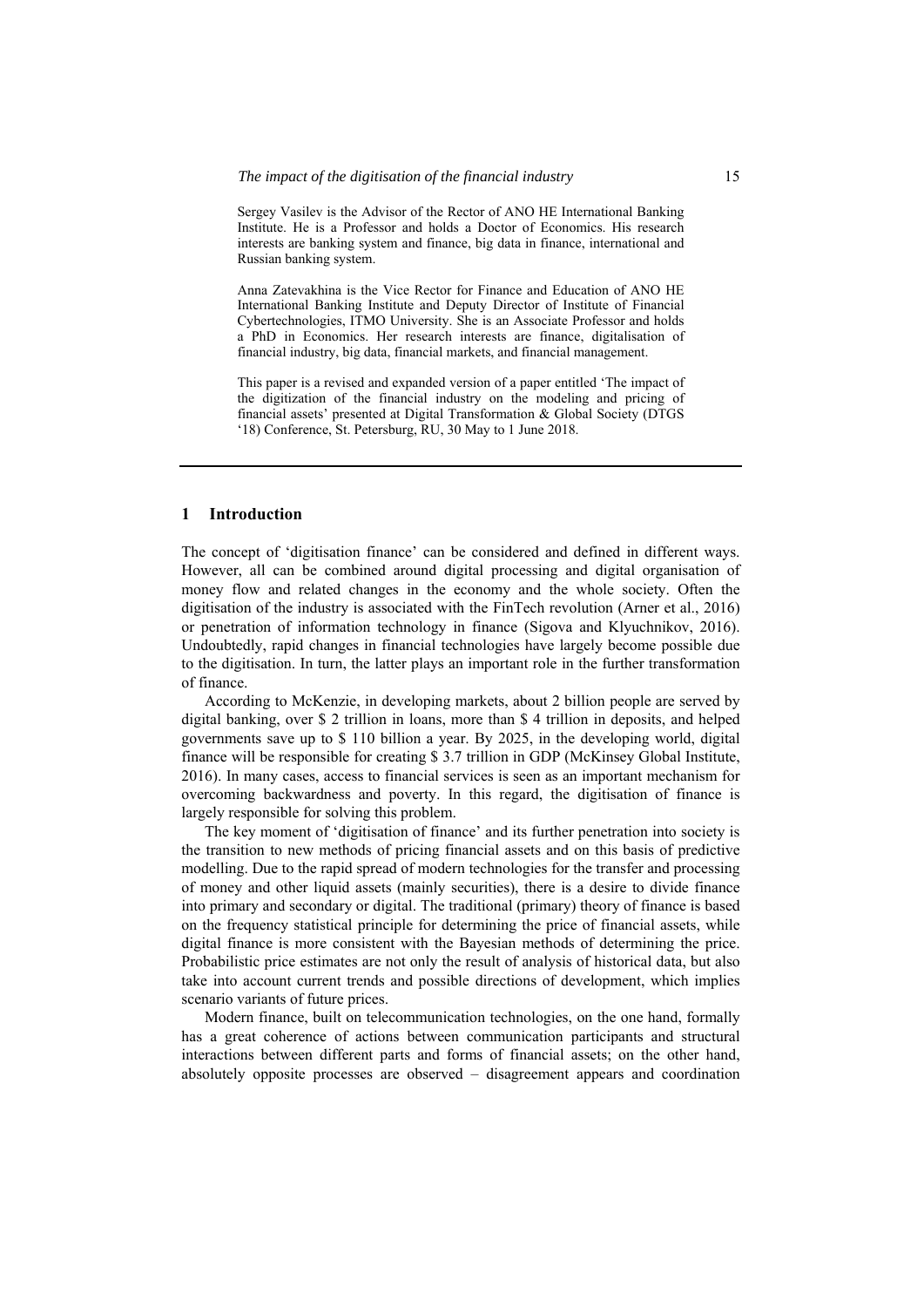becomes more complicated. In such conditions, the complexity of calculating the prices of financial assets and assessing the possible options for their future development sharply increases.

The purpose of the study is twofold. First, to consider the growing interest in price modelling for financial assets. The second goal is to trace the role of digitisation of information in the industry in the framework of modelling and methodological changes in pricing research.

## **2 Related work, framework and approaches**

The literature on the issue of financial digitisation is extremely young. Unfortunately, it is still limited to the 'technical' and highly specialised aspects of the problem. At the same time, a solution of a number of conceptual issues has already matured, in particular, a participation of the digit in changing the methodology of the analysis, modelling and forecasting of finance.

The digital movement of finance in many respects predetermines a broader phenomenon – the 'financialisation' of the economy, as it creates a kind of 'material' conditions for the penetration of money, credit, and finance into all spheres of society (Sigova et al., 2016). The other side of the problem is the establishment of an information-financial society, which can be defined as DataFin (by analogy with FinTech), in which the merger of finance with information occurs (Wray, 2015). Naturally, all this is imposed on social communications and merges with the latter. The fact is that the digitisation of finance acts as a kind of catalyst for both financialisation and the information-financial development. In a number of cases, the problem of forming an information and financial society is reduced to the issue of the digital revolution with financial inclusions (Gabor and Brooks, 2016). Then the very meaning of the merger of information with finances is narrowed down. There are still no studies that have evaluated this triad of relationships and developed the conceptual framework for social, information and financial interactions. The article poses a more modest task – an analysis of the central aspects of the problem of financial digitisation associated with a change in the pricing methodology, which allows us to draw some broader conclusions and assumptions about the impact of the transition of finance to the figure.

Many studies analyse the effect of digitisation of finance on the firm performance. In such cases, both quantitative and qualitative methodologies are used. Despite considerable research into the impact of financial figures on firm productivity, the first literature review on this area appeared in 2017 (Abbasi and Weigand, 2017). The review can play an important role in the further development of research by identifying their 'white spots'. The survey on the impact of digitisation on the banking and related industries was also conducted last year (Sigova and Klyuchnikov, 2017).

The digital finance has many options and opportunities: new business models that emphasise the direct monetary result of any actions and not only the company, but also the community and state regulation is built on the achievement of the final result. Meanwhile, in the economy, not all are quantifiable and digitised. In finance, measurements are always combined with word descriptions. Words and numbers are twins, which create the value for financial ideas and decisions. They can also reflect subjective process, the psychological characteristics of the decision-making. Words expand the ability to explain and understand the behaviour of the economy, including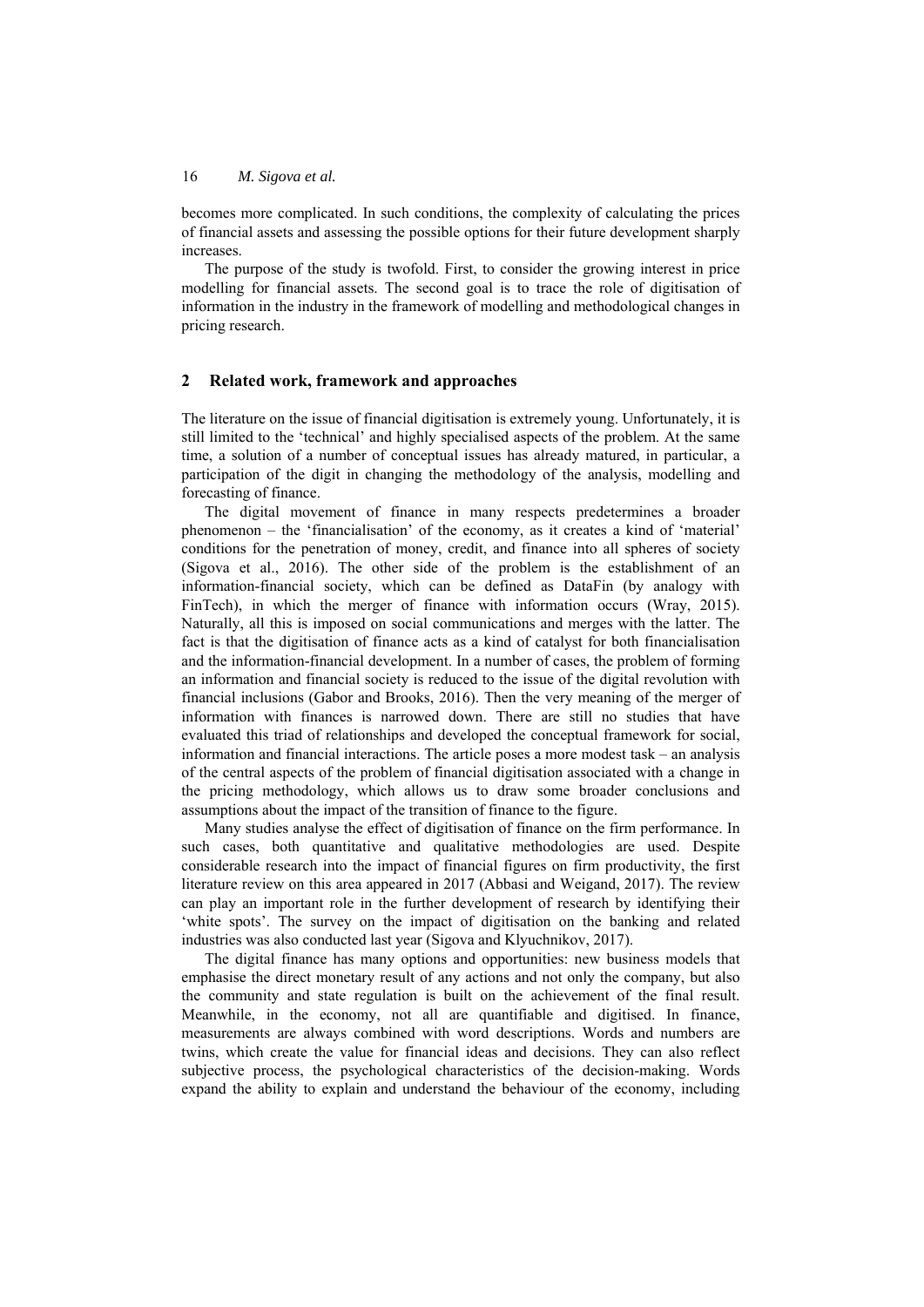evaluating it using metaphors. In this sense, verbal financial constructions are comparable with mathematical ones, which study the non-metrical properties of figures or spaces (shape, structure and location) that represent a topology. Financial categories and models are capable of capturing and mirroring and processing the economy from qualitative positions, as well as geometry, which views the phenomenon from a spatial perspective, rather than from measurements and quantitative determinateness. Topology assumes a variety of forms, which can be used differently. Each of them does not lose touch with its original forms. Similarly, the word descriptions of financial interactions in the form of categorical apparatus and semantic connected constructions, terms, concepts and definitions serve for qualitative characteristics. Complementing their respective model range, which can combine quantitative measurements with qualitative non-metric properties and orders. The industry's digitisation puts a new distinction between digital and verbal descriptions of finance. New methods of pricing and financial modelling try to take into account digital and word descriptions of finance.

At the heart of the transition to the virtual market and the digital economy is largely the digitisation of finance. This transition raises new questions. The main ones are: to what extent does the 'invisible hand' still dominate? Is the illusion of a competitive price in markets controlled by robots and algorithms? Can existing laws protect consumers in conditions of digitising all transactions? The changing market reality already transfers power to the hands of a few, equipped with new knowledge and having access to 'great data' and 'digit'. In this regard, new approaches to the pricing of financial assets, the calculation of market prices and financial forecasting arise.

On the last economic form in Davos, it was assumed that many transformations that will occur in the next thirty years, inevitably, are due to technological trends that are already in motion. Often an optimistic 'road map' of transformations is proposed – from virtual reality in the house to the digital economy and artificial intelligence. And at the heart of all interactions and transitions will be new payment, settlement and investment processes, the basis of which will be the universal pricing of financial assets and the digital financial platform. Their appearance will be the result of the digitisation not only of the financial industry, but also of the basic economic processes. The quantification of finance is connected in many respects with new price determination mechanics that will allow changing the forecasting mechanism and in many respects assessing the whole future. By incorporating new approaches to price determination and forecasting into a universal financial platform, it is easier to stay on the wave of change and build everyday relationships with financial technologies. In such circumstances, the basis for all the transformations is the financial digitisation.

Within the framework of our civilisation, we can single out three major revolutionary changes in finance, which in many ways served as the basis for socialisation and the formation of modern society, and also became the original infrastructural vehicles for progress. The first, undoubtedly, is associated with the emergence of money and the conquest of their dominant positions in society. The second is the formation of derivatives from assets of instruments – first bills of exchange, then bonds and shares, as well as the distribution of double bookkeeping and the decimal system of accounting and calculation (the Middle Ages). At the heart of the third was an information breakthrough in financial communications. Initially, it was based on the electric transmission of investment and monetary information (second half of the 19th and early 20th centuries) (Klyuchnikov and Zatevakhina, 2017), and now on the digitisation of finance (Klyuchnikov et al., 2017).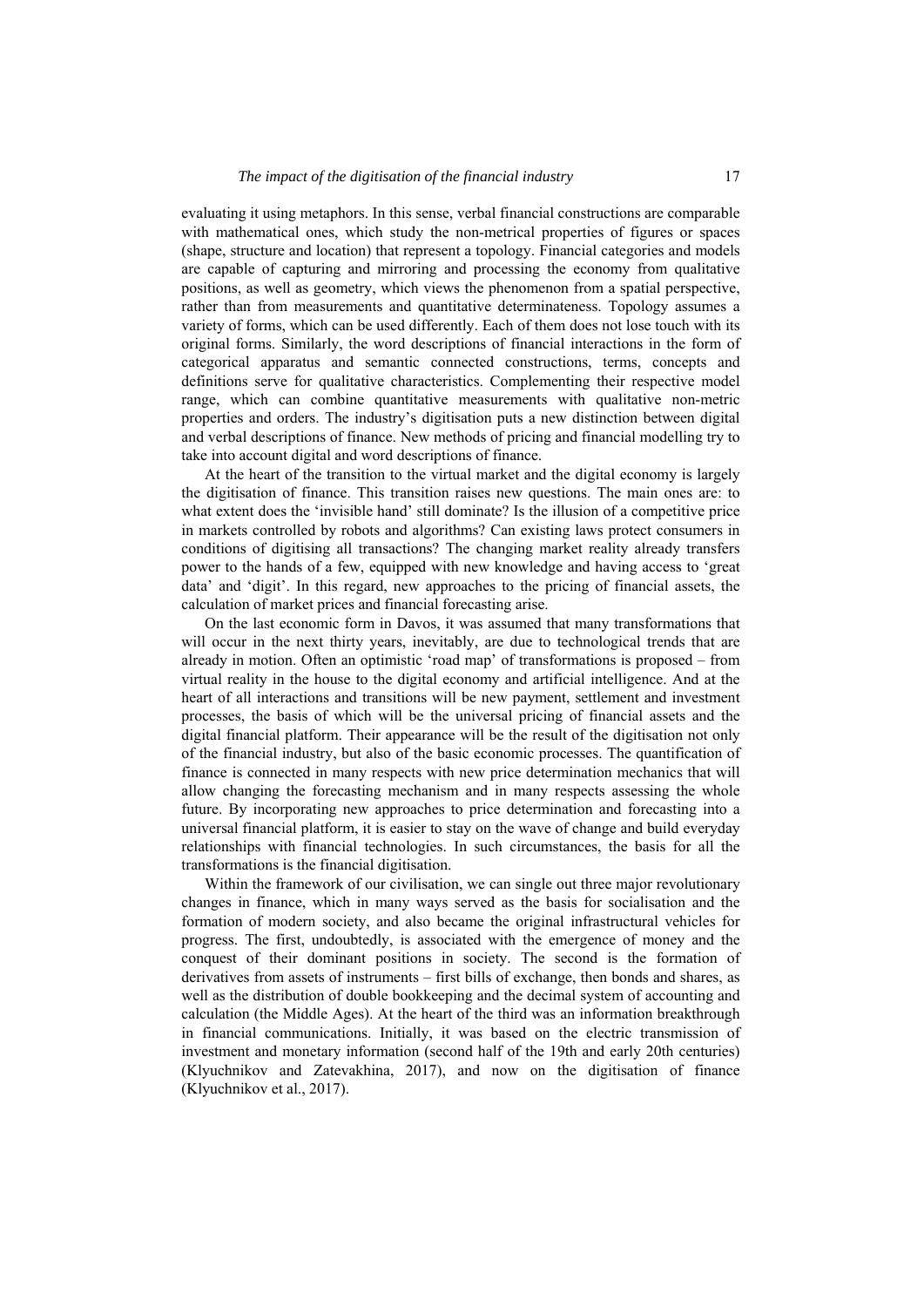## **3 The transition of pricing under the influence financial digitisation**

Forecast analysis of prices for financial assets is extremely important for traders, it is necessary for asset management and budgeting at various levels and forms of ownership, and is also useful for politicians and the general public. In addition, it is essential for any forward-looking assessments of the state of finance. The digitisation of the financial industry has made significant adjustments to the mechanisms of both pricing and predictive assessment of finance.

Risk analysis is part of every decision taken. The market is constantly faced with uncertainty, ambiguity and volatility. The quantification of finance allows for a new approach not only to pricing, but also risk assessment in price.

Despite the emergence of opportunities for unprecedented access to information, the prediction of future prices becomes even more difficult than before. However, new methods are emerging that will allow us to consider possible options and assess the impact of risk on their performance.

Modelling through the Monte Carlo method opens up new possibilities and presents options, consideration of which allows making decisions more effectively (Klyuchnikov and Molchanova, 2015). In order to calculate the value of the portfolio risk (VaR), it is advisable to launch a Monte Carlo simulation, through which you can predict the worst-case scenario - a possible loss for a portfolio with a specific time horizon. For this, two conditions for VaR are usually indicated: trust and time's horizon.

#### *3.1 From the frequency statistics to the Bayesian pricing*

In the past two decades, the option-pricing hypothesis has become one of the main directions for the forecast pricing of financial assets. And it became a key notion not only of theory, but also of exchange practice. It was widely used to calculate stock prices. The formula compiled on hypothesis basis introduced the conditions that allowed us to deal with basic market processes and, on the whole, it allowed us to characterise the state of finances. Due to its compact form and relative computational simplicity, the formula built on the basis of the pricing hypothesis is very popular in the financial industry. Using this formula, traders began to better understand and evaluate financial assets in accordance with two components of value: intrinsic value and time value. The application of the model allowed considering possible price variants, which increased the level of predictive behaviour. Over time, traders switched to using some modified versions of the model, which allowed them to make their own decisions about what to buy and sell. So there was a peculiar personification of predictive modelling – the model began to meet the individual characteristics of traders and meet their personal needs and requirements.

When looking for possible options for future prices, the most important questions are: what kind of pricing model is most acceptable and which variant of probabilistic evaluation is preferable? Moreover, this problem is important not from the position of solving the mathematical problem of determining the future price, but for a more accurate description of the real market pricing process, estimating the possible dispersion of prices and approach to the 'best' price. So the mathematical justification for considering all the unknowns in the process of pricing can be fulfilled quite accurately. In particular, under certain assumptions, market makers set prices fairly accurately in accordance with their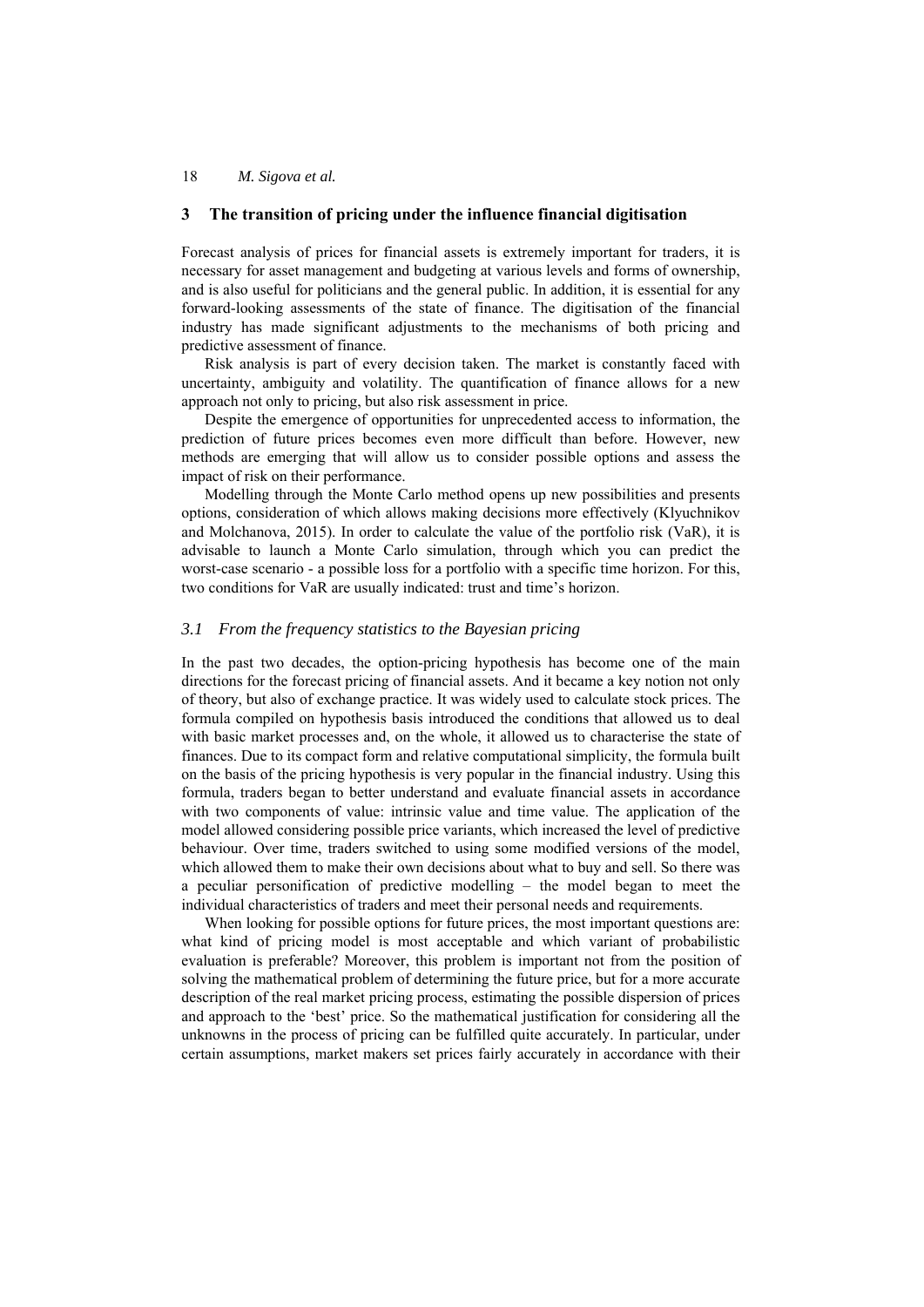real market value (accuracy is determined in the first minutes of trading – as the dispersion of supply and demand is insignificant). In doing so, they are based on existing mathematical models, since the distribution of price probabilities on the market allows you to select the necessary actions based on the maximisation of the expected value of the utility function. However, regardless of the market maker's setting of the price (bid price), the demand introduces significant adjustments (asked price) and changes the efficiency of the mathematical model. Thus, there is a discrepancy between mathematical evidence and market testing, which is reflected in the spread between the prices of supply and demand. The discrepancy is based on differences in the nature of the randomness itself – in the first case, it can be attributed primarily to frequency statistical (within the historical series describing the preceding events), and in the second – completely to Bayes probabilistic (including ones that do not have analogues in the previous event series). Thus, in the first case, the process of assessing the probabilities of establishing certain prices in the market is relatively free of assumptions and relies on previous events as determining for the future; in the second, the calculations are based on various assumptions that are ranked by significance and the events that they assume affect the following. Differences lie in the empirical and a posteriori probabilistic solutions to the pricing problem. The a posteriori probability follows from the interaction of the probability of occurrence of the event, which follows from the a priori probability. Thus, the a posteriori probability of the parameters (the price of the derivative financial asset, for example, the stock option)  $\theta$  is dependent on the event  $\gamma$  (the price of the original financial asset, for example, the stock), taking into account the indications X:  $p(\theta|X)$ , which contrasts with the likelihood function, which is the probability of the given parameters –  $\rho(X|\theta)$ . The likelihood function is related to the probability distribution function –  $\rho(\theta)$ . In general, the a posteriori probability can be represented as follows:  $\rho(\theta|\gamma) \propto \rho(X|\theta) \times \rho(\theta)$ .

In order to preserve mathematical correctness, one cannot reject any interpretation of probability. Therefore, all variants of price calculations should be considered in the appropriate coordinate system and each option should be considered as possible under certain circumstances. As a result, a rather large dispersion of possible variants is formed. As a practical consequence, there are large spreads between the prices of supply and demand. Different hedging methods are used to level the risk. This compensates for the risk that may be underestimated in the Black-Scholes pricing model.

There is also a multiplicity of 'uncorrelated' rates, in the hope that the exposure risk will compensate each other and, as a result, neutralise the possible losses associated with unforeseen risks and not considered auction trading. Thus, a kind of hedging is being built, which includes premiums that can cover losses. The collection of such premiums is associated with the creation of a unique portfolio of reliability. Thus, in the end, profit compensates for any unknown events (including those related to unpredictable uncertainty – such as the 'black swan'). On the basis of all new trends, the international market of derivative options is thriving. Its quantitative growth exceeds all other changes in the financial market. If in the calculation of the probabilities of certain prices to exclude the philosophy of the model and work exclusively within the Kolmogorov axiom, then it is necessary to classify the methods of forecasting and probabilistic estimates. Moreover, if each method is mathematically correct, then it should be used. However, practice shows that forecasts based on one method and within one time interval may not be realised within the other.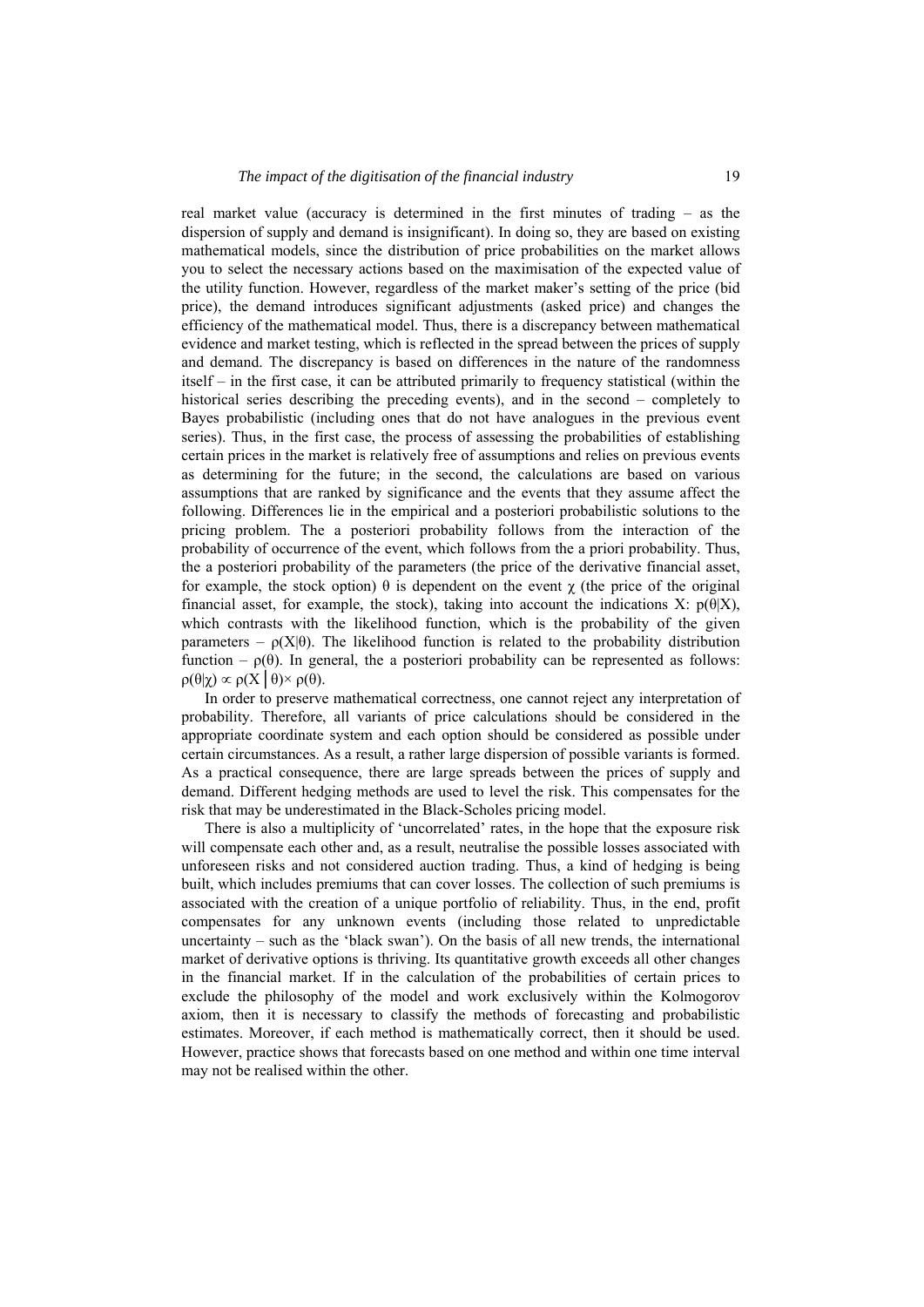### *3.2 Modifications of pricing modelling*

To assess the price prospects of financial markets, binomial variants of price movement modelling are recognised. The first versions of this approach appeared in 1979. They were proposed by three researchers (Cox et al., 1979). The model was originally applied for a simplified evaluation of options. Later, variants of pricing models for various financial assets appeared. This transition was mainly due to the expansion of the application of the Brownian motion and the construction of a tree of targets in the Markov regime (chains and Markov processes). As a result of introducing new approaches into the model, it became possible to reflect information about the situation on the market that could not be modeled only by a linear Gaussian process. Thus, it became possible to change the parameters de-pending on the situation on the market and at the same time preserves the simplicity of the model. This approach was consistent with the hypothesis of market efficiency, in particular with the provision that all information about the price of shares is reflected in their value. This combination and complementation of the two hypotheses and their practical application strengthened the evidence base of classical financial theory.

As a result, there has been a transition from static to dynamic perception as a pricing hypothesis, as well as an effective market hypothesis. Using the so-called multi-fractal switching of Markov chain in finance ensured such a transition. Thus, a kind of revolution in the approaches to forecasting was made. So, if the future was evaluated from the perspective of extrapolation of past events and based on long time series, the new approach opened new prospects for forecasts – the future state depends only on the current state, and not on the events that took place before them.

The introduction of the preference assessment formula into options, which included the investor risk and his subjective opinions, became a significant contribution to the hypothesis and greatly expanded its application. A practical consequence of the new approaches was the transition to the current management of portfolio investments – investment funds began to continuously regulate portfolios in accordance with the principle of non-arbitrage. One consequence of this transition was the increased liquidity of the markets, as investment funds began to regularly review their portfolios and continuously sell and buy shares, which affected the increase in market activity (before this, long-term storage of shares in portfolios was practiced). At this time, the so-called high-frequency trade on the basis of robots programmed to optimise the breakdown of portfolios of investment funds and sell at the best price of their parts, as well as the purchase of not all new volumes at once, but various parts at favourable prices, intervened. As a result, price optimisation was outlined and the search for maximum price hikes for individual brokers and investors became more complicated.

When looking for possible options for future prices, the most important questions are: what kind of pricing model is most acceptable and which variant of probabilistic evaluation is preferable? There are two main methods of pricing and on their basis predictive modelling:

1 Interpretation of frequency probability

Classical interpretation of frequency probability: a pragmatic definition of probability is sufficient:  $p(E) = \lim_{\text{T}} (N \rightarrow \infty)$  [[n][n/N], where N – number of financial cycles (tests, experiments) for a certain period of time,  $n(E)$  is the number of recessions E (events) for a certain period of time.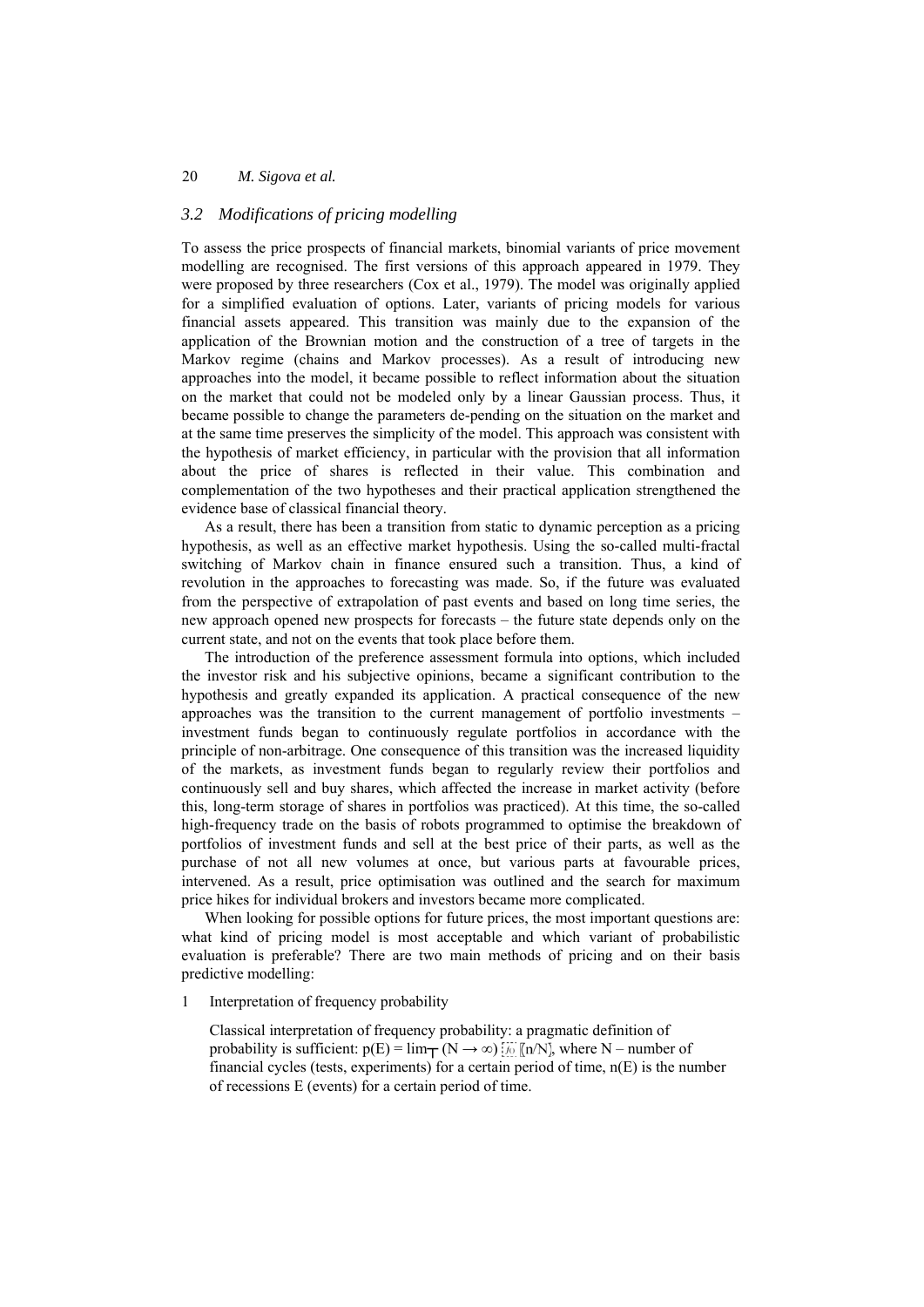Each cycle (experiment) should be repeatable (in principle identical). In this respect, each repeated financial event couldn't be regarded as an identity; while the time of the onset of oscillations, their amplitude, duration, causes and consequences are in principle unique, but the ups and downs are repeatable. The disadvantage of this method: one cannot make categorical statements about the probability of any true value. At a certain level of reliability, only the upper and lower limits that boundary repeatability.

2 Bayesian statistics, subjective probability

Preliminary subjective assumptions are included in the calculation of the probabilities of hypotheses H (instead of the designation  $E$  – the event used in the previous equation, in order to distinguish two methods of determining the probability, we use the other designation of the event – H).

 $p(H)$  – the degree of conviction that H is true.

Metaphorically: probability is the ratio of a specific rate to the expected result, for example, of additional investment or their decline and recession.

Two types of events are given: A and B. The probability of A is  $p(A)$ , and of B is  $p(B)$ . Then the probability A or B is  $p(A \text{ or } B) = p(A) + p(B)$  – p(A and B).

If A and B are mutually exclusive, then  $p(A \text{ and } B) = 0$ .

A special case:  $B = (\overline{A})$  (A does not happen),  $p(A \cup \overline{A}) - p(A) + p(\overline{A}) = 1$ .

The joint probability of events A and B occurs simultaneously:

 $p(A \text{ and } B) = p(A) \cdot p(B \mid A)$ , where  $p(B \mid A)$  is a conditional probability.

If A and B are independent, then we obtain  $\rho(B|A)=p(B)$ , respectively:

 $p(A \text{ and } B) = p(A) \cdot p(B)$ .

Thus, the transition to Bayesian mathematics in finance fundamentally changes the very approach to the accuracy of results and their interpretation. If earlier the accuracy ensued from the theory of measurements was clearly enough fixed and did not cause doubts, and then under new conditions the accuracy is rather conditional and subjective. It is based on the correlation and limit in certain boundaries, which is due to the conventionality of measurements within the established parameters. The new measurement rules are based on game theory. In general, the modern approach to the probability of financial events is based on the synthesis of objective and subjective in measurements, frequency and Bayesian statistics. Its use became possible only due to the financial digitisation, which made it possible not only to significantly expand the data to be taken into account, but also to change the approach to their processing. So, in many respects the transition to new methods of pricing and predictive modelling was prepared by revolutionary changes in finances caused by the arrival of 'big data' and 'digitisation'.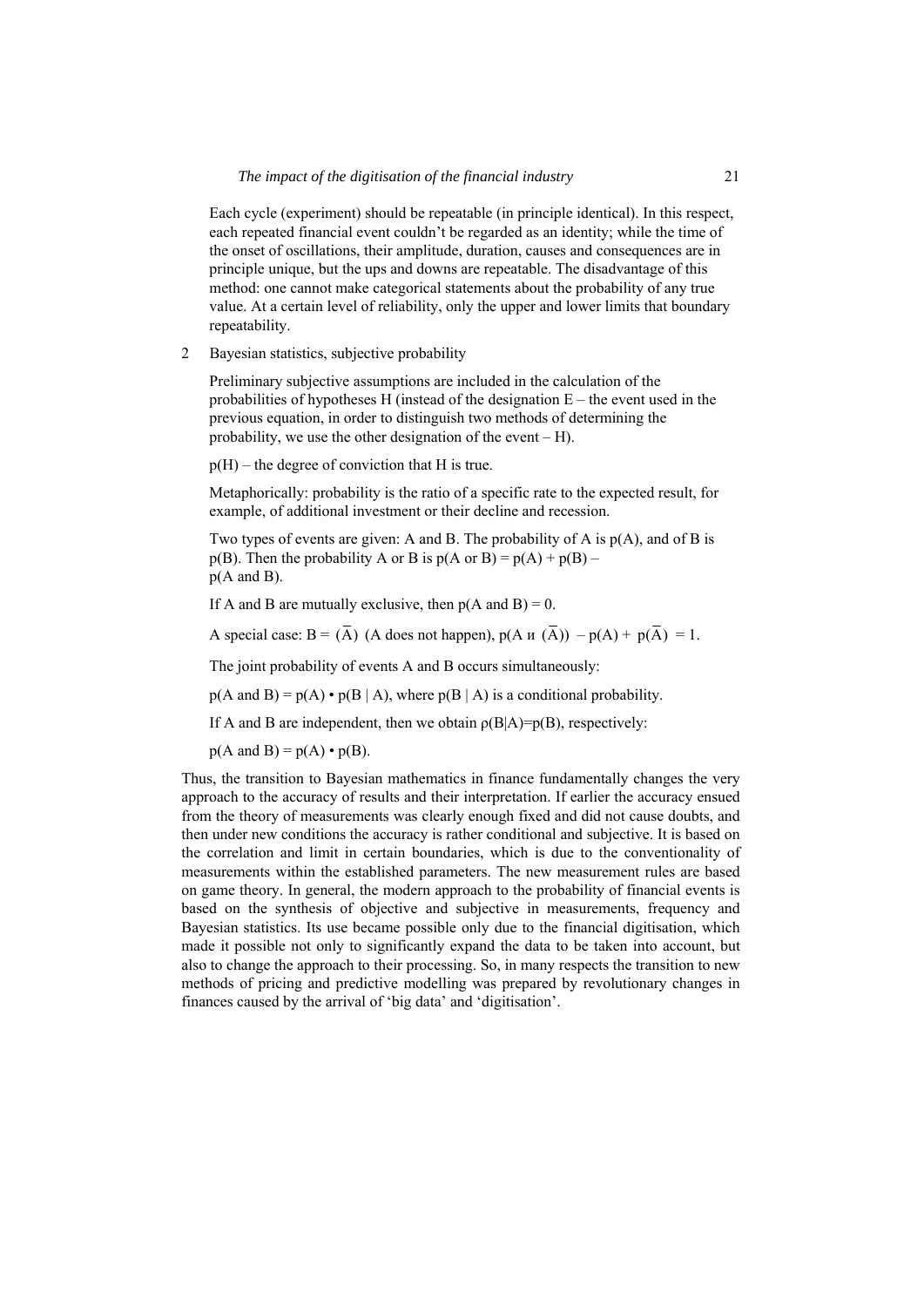### **4 Digital reorientation of the finance theory**

Many models that are traditionally used by one approach can be applied to another approach. In general, the Bayesian approach is a maximum abstraction with almost always solved problems of determining the probabilities of market accidents, and if solutions are not available, then this situation is also fully mathematically described. Statistics in the consideration of the financial market makes extensive use of mathematics, but in the variants of mathematical guesses – the average statistical movement of the market, the average spread of price options, etc. In statistics idealised abstractions are not considered (although they are used as tools), it involves real-world phenomena. That is why it is statistically possible to confirm the hypothesis of the efficiency of the stock market (Fama, 1965). If you include all the circumstances, then the hypothesis of financial instability (Minsky, 2008) more fully meets the Bayesian philosophy. In our opinion, the discrepancy between the two approaches that determine the financial market, on the one hand, is both effective and, on the other hand, not effective - unstable and uncertain, rather laid in the differences in frequency-statistical and Bayesian approaches to the assessment of events. Therefore, in our opinion, considering interpretations of probabilities, taking into account the application of the two options considered to the financial market, allows us to move from an idealised to a real financial market with all its uncertainties and variously directed accidents. According to many economists, the Minsk moment based on the irrationality of the market, has become the defining vector of financial development. To open the veil from financial bubbles, which are the result of systematically irrational behaviour, can be made with the help of Bayesian probabilities. As explained by the American economist Randall Wrey, the most important idea of Minsky is that 'stability destabilises' to the extent that the economy formally achieves reliability and stability, but in fact prepares the conditions under which the collapse becomes more and more likely (Sigova and Klyuchnikov, 2016). An evaluation of this crash with a higher level of probability is achieved by means of the Bayesian approach to the definition of probabilities.

Thus, rather simple statistical tools provide an opportunity to simplify the system and on this basis to order it towards the average values. This approach allows you to fit the problem area into a rather abstract market model. Solving the problem in this way makes it possible to find a purely mathematical solution for the market system and make reasonable guesses of the directions of development. But they are just well informed guesses that are made on the basis of frequency samples and average abstractions.

Bayesian methods allow us not to expand so much as to reorient the usual methods of assessing financial prospects by including not only past trends and repeatable results, but also current and often differently directed phenomena and processes. At the same time, the main emphasis is on current situations, not on past repeatability and habitual cyclicality. By means of such methods, the search for and evaluation of the probabilities of the development of existing situations, which can both maintain their importance in the future, and with different rates decrease or increase. In addition, with its help, it is possible to search for dependent results and construct entire chains of probabilistic events, as well as to make estimates of possible variants of development to evaluate variants for certain outcomes, with a particular sequence of development. Thus, thanks to the Bayesian method, a new perspective appears for predictive modelling of markets. The transformation of finance to 'digit' allows us to provide a real basis for the widespread introduction of Bayesian methods of modelling and valuation of financial assets.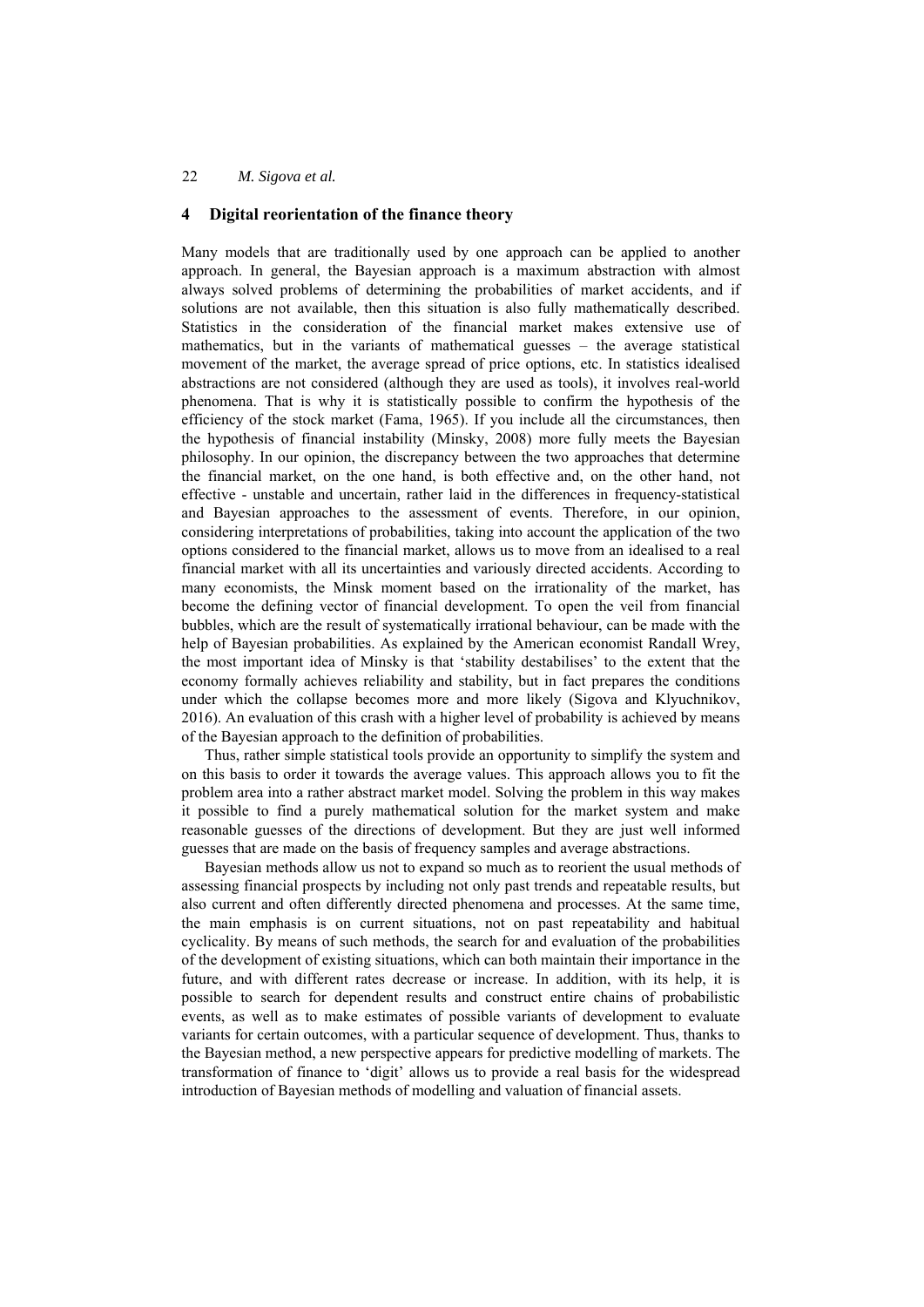The theory of probability helps provide the grounds for a realist solution to the measurement problem within traditional finance in conditions of relative stability of markets and sustainable growth. In the face of limited data and computational capabilities, it was limited to a small number of data. The digitisation of finance has allowed extending both the scope of the theory of probability and the range of data included in the calculations.

## **5 Digitisation and verification of financial actions**

There are differences between the statistical and Bayesian methodologies of studying financial events. Meanwhile verifiability is rather difficult. Difficulties begin with the search for criteria for verifiability for several reasons. First, it counts existential statements (for example, 'the price reflects the intrinsic value of the asset') as scientific, although there is no way to finally show that they are false or truthful. In the end, the fact that financial products are sold in accordance with the demand and supply, does not deny that they are based on intrinsic value, rather than purely market competitive relationships. Secondly, universal statements (for example, 'all swans are white' or 'oil prices will go up') are meaningless simply because they can never be finally verified (at least then the price go down at crisis). However, these varieties of universal statements are common in science, and some observations (e.g., observation of the black swan or bear markets) can clearly show that they are false. Finally, the criterion of verification of probabilities in its own light does not make sense, because it cannot be verified at least till the event coming.

Partially in response to such concerns, the digitisation closely leads to the reliability criteria of credibility and, instead, emphasise the importance of transition to a new round of trust based in particular, on block technology. The authors, however, support the thesis that digital finance has not played any role in formulating a satisfactory criterion for demarcating the information sphere to traditional and 'big data' (Sigova and Klyuchnikov, 2016).

Digital finance is characterised by being bold in two related ways. First, digital finance, unlike traditional financial theories, is often not consistent with generally accepted views of the world, based on common sense or previous experience. Digital finance has additional information content as well storage and calculation capabilities, which allows them to significantly expand the observed markets, time horizons and possible options. With this in mind, the digit opened up additional opportunities for researchers in theorising and gave them extra boldness. This boldness has allowed departing from the ideal market designs, which offered the classic finance and proceeds to analyse the imperfections of the financial markets, a variety of noise effects, friction and behavioural features. The general trend of development is the approximation of financial models to market realities, and not to imaginary ideal constructions.

It can be argued that digital finance can play an important role both in the scientific and philosophical context, as they open up scope for rethinking many traditional views. Secondly, digital finance is very real. Their reality is aimed at further knowledge of the truth – the realities of financial interactions. In this sense, digital finance is a kind of pacificator that believes that although a specific theory accepted in traditional financial science may be true, we will never know about it. For the same reasons, it can be argued that it is impossible to justify your conviction that a certain financial theory is completely correct. Finally, when, under the influence of big data and the digits, financial science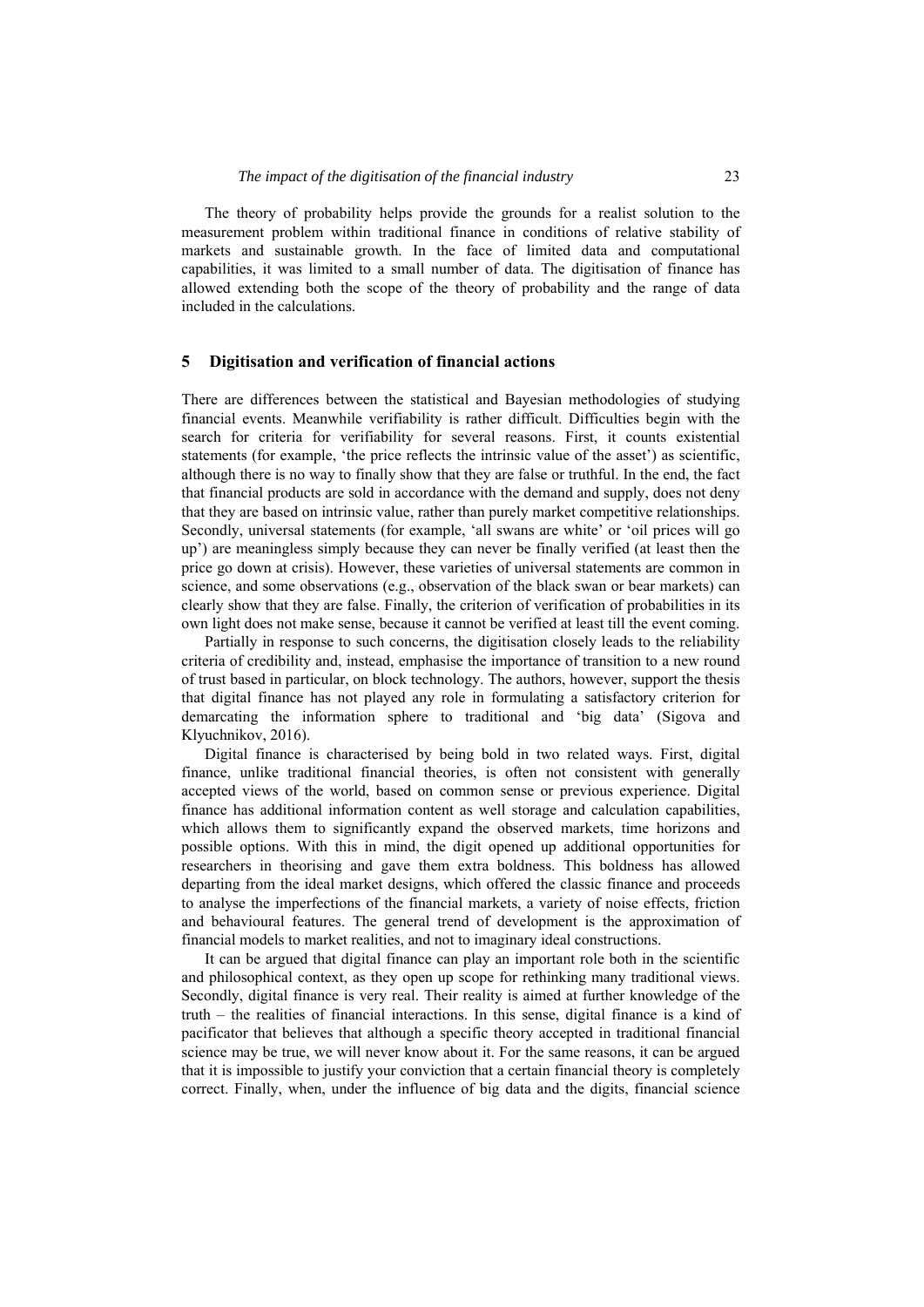progresses, confirming or rejecting the truth of various specific concepts, hypotheses, theories, definitions, it continues to rely purely on intuition on the evolutionary model. True, with a possible caveat – the prospects and possibilities for the digitisation of finance and new technologies, in particular, the issue of money and financial assets do not fully disclose yet. We have just started discussing the possibilities and prospects of the transition from centralised to decentralised finance, changing the approach to trust – the central property of monetary communications.

In particular, the digit had an impact on behavioural finance. First of all, it allowed to include in the set of indicators with which the researchers operate and which include in the model many motives and psychological characteristics of market participants. The theory of psychoanalysis grips that human behaviour is driven at least partly by unconscious desires and motives. The big data and digit allowed taking into account data on the behaviour of market participants from social networks. As a result, the market analysis shifts into new directions that were not taken into account before and were not taken into account in modelling and pricing.

## **6 Conclusions**

Financial content is part of the historical progress and is a singular process that occurs only once; it is impossible to test any market up and down. This stands in stark contrast to disciplines such as physics, where the testing plays a central role in making progress. A law that purports to describe the future progress of financial market in its entirety cannot be easily tested in this way. Even in cases where a particular prediction about the price or crisis is wrong, there is no way to change the theory for retesting. There is also no possibility of formulating and testing laws of a more limited scope, such as those designed to describe the process that occurs on a particular exchange, or the trends that are trying to become determinants in a given market. In this respect, the digitisation does not remove the restrictions from the limited testing of financial laws and verification of the effect of hypotheses in the real market conditions. Nevertheless, it expands the possibilities of researchers.

The authors put to the forefront the prospects of methodological financial digitisation, which will allow to change the theoretical and practical ideas about finance and, accordingly, to change the management mechanism of the industry. As soon as we start trying to explain or predict the behaviour of the market as a whole and its individual players in terms of the psychological motivations of the individual, we quickly note that these motives themselves can not be understood, on the one hand, without reference to the wider social environment in which markets find themselves, on the other hand, without a contest of objective economic reality. However, objective economic reality is the product of specific social actions and institutions that, in a long evolution, have led to their emergence. There is a hope that the digitisation will allow us to combine the analysis of subjective current modifications and interests with the past interests and motives crystallised in the corresponding financial institutions.

When looking for possible options for future prices, the most important questions are: what kind of pricing model is most acceptable and which variant of probabilistic evaluation is preferable. And, not from the position of solving the mathematical problem of determining the future price, but for a more accurate description of the real market pricing process, estimating the possible dispersion of prices and the approach to the 'best'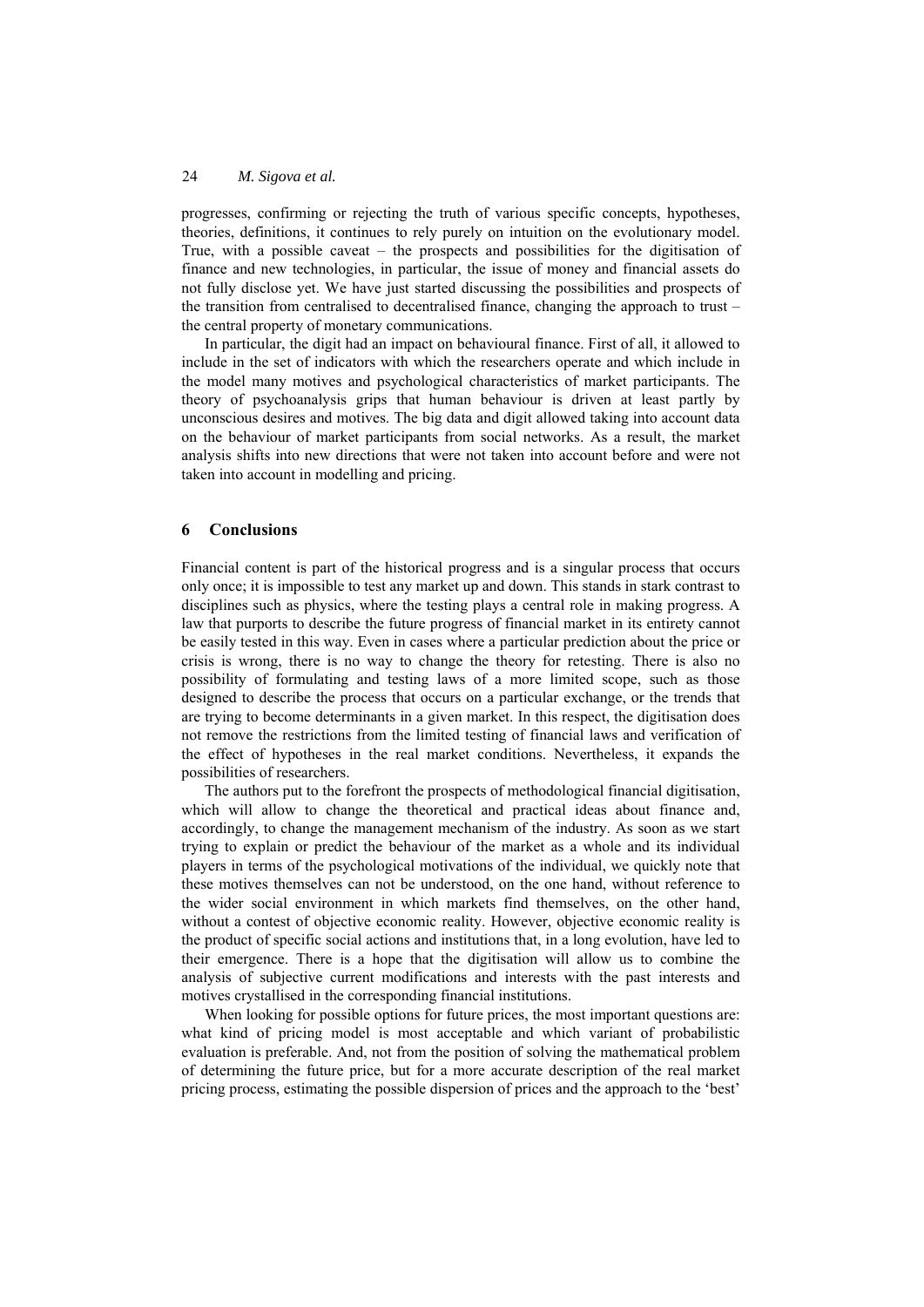price. In the face of increasing uncertainty in markets, the best option is to estimate not only the history of price movements but also the current market conditions.

From a purely mathematical standpoint, the differences between frequency and Bayesian methods are very simple: in statistics, the frequency response is an average fixed value; in Bayesian statistics, an unknown parameter is considered as a random variable. If the first method was widely used in finance, then the second method is just beginning to break through, not only for estimating probabilities, but also as a forecasting tool and a mechanism necessary for making decisions, which makes it possible to include it in the arsenal of financial markets management. Bayesian methods allow not only to expand, but to reorient the usual method of assessing financial prospects by including not only past trends and repeatable results, but also current various-order phenomena and processes. The advantage of estimating probabilities using empirical probabilities is that this procedure is relatively free of assumptions and therefore, from the formal side, it is more attractive not only for markets players, but also for decision-making at the state level and in various areas of the economy.

#### **Acknowledgements**

This research is financially supported by The Russian Science Foundation, Agreement No. 17-71-30029 with co-financing of Bank Saint Petersburg.

#### **References**

- Abbasi, T. and Weigand, H. (2017) *The Impact of Digital Financial Services on Firm's Performance: A Literature Review*, 30 May [online] https://arxiv.org/pdf/1705.10294.pdf (accessed 14 February 2017).
- Arner, D.W., Barbarist, J. and Buckley, R.P. (2016) 'The evolution of Fintach: a new post-crisis paradigm?', *Georgetown Journal of International Law*, Vol. 47, No. 4, pp.1272–1318.
- Cox, J.C., Ross, S.A. and Rubinstein, M. (1979) 'Optional pricing: a simplified approach', *Journal of Financial Economics*, Vol. 7, No. 3, pp.229–263.
- Fama, E. (1965) 'Random walks in stock market prices', *Financial Analyst Journal*, September to October, Vol. 21, No. 5, pp.55–59.
- Gabor, D. and Brooks, S. (2016) 'The digital revolution in financial inclusion: international development in Fintech era', *New Political Economy*, Vol. 22, No. 4, pp.1–14.
- Klyuchnikov, I. and Molchanova, O. (2015) 'Monetary and financial economy: from stability to instability', *Scientific Notes of the St. Petersburg Academic University*, Vol. 4, No. 52, pp.7–13.
- Klyuchnikov, I. and Zatevakhina, A. (2017) 'Financial stability in the era of digital technologies: conceptual approaches and directions of regulation', *Scientific Notes of the International Bank Institute*, Vol. 2, No. 20, pp.3–19.
- Klyuchnikov, I., Molchanova, O. and Kliuchnikov, O. (2017) 'Probability of financial stability and security: concepts and models', *Finance and Business*, Vol. 13, No. 1, pp.70–81.
- McKinsey Global Institute (2016) *Digital Finance for All: Powering Inclusive Growth in Emerging Economy*, September, No. 124, p.8, NewYork.
- Mihsky, H. (2008) *Stabilizing and Unstable Economy*, 5 May, McGraw-Hill, New York.
- Sigova, M. and Klyuchnikov, I. (2016) 'The theory of financial innovation. A critical review of the main approaches', *Bulletin of the Financial University*, Vol. 6, No. 96, pp.85–96.